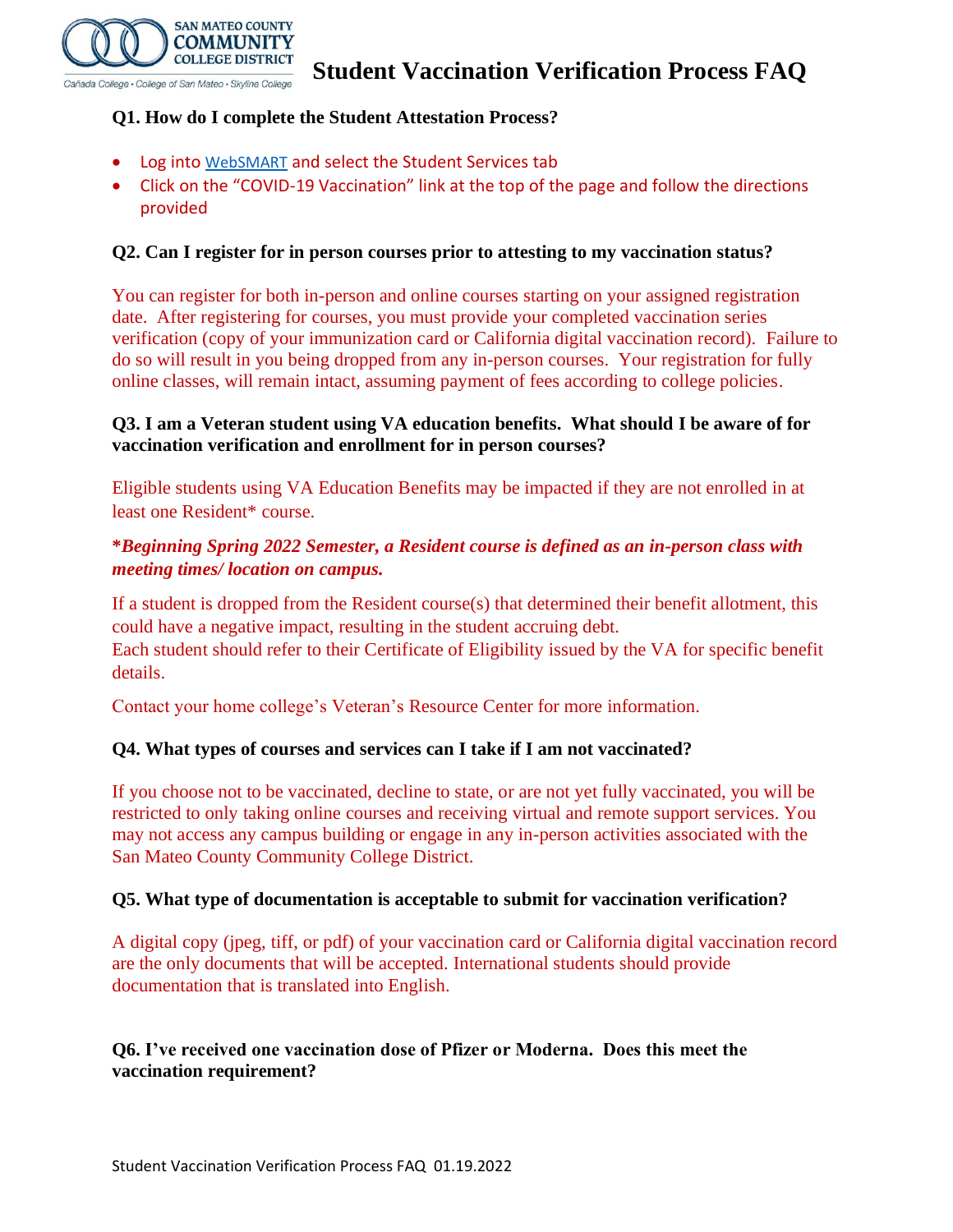No. You must submit a full vaccination series (2 doses for Pfizer and Moderna OR single dose Johnson & Johnson Janssen) to meet the requirement. International students that receive a [WHO](https://www.who.int/emergencies/diseases/novel-coronavirus-2019/covid-19-vaccines/advice)  [approved vaccination](https://www.who.int/emergencies/diseases/novel-coronavirus-2019/covid-19-vaccines/advice) must also submit full vaccination series.

#### **Q7. I have just completed the two-dose requirement of Pfizer or Moderna or the one dose requirement of J&J. Can I submit my vaccination verification even though 14 days have not elapsed since completing my vaccination series?**

You may submit your vaccination documentation even though the 14-day post period hasn't elapsed. The COVID-19 Program Specialist will review and approve the submitted documentation knowing that you will meet the definition of "fully vaccinated" once the Spring 2022 semester begins.

## **Q8. I've lost my vaccination documentation, where can I go to retrieve it?**

You can get a digital copy through the California Digital COVID-19 Vaccine Record. This service provides a way to get digital proof of your vaccination immediately.

- Go to<https://myvaccinerecord.cdph.ca.gov/>
- Enter a few details through the site to get a link to a QR code and a digital copy of your COVID-19 vaccination record will be immediately available

# **Q9. What type of health care provider is acceptable to support petition for a medical exemption?**

Only an active licensed Medical Doctor – M.D. or active licensed Doctor of Osteopathic Medicine – D.O. can provide exemption documentation. No other type of medical provider will be accepted.

# **Q10. How do I petition for a sincerely held religious beliefs exemption to the vaccination requirement?**

Complete the Sincerely-held Religious Beliefs [form](https://smccd.edu/return-to-campus/docs/Student%20Request%20for%20Religious%20Exemption%20Form%2011.12.2021.pdf) and submit through the [WebSMART](https://phx-ban-ssb8.smccd.edu/) portal. Students will be notified of decision within 2 business days.

# **Q11. I'm having technical issues with uploading my vaccination documentation. How can I get help?**

If you find technical issues while uploading your vaccination information:

- Switch to the Chrome Browser as it works best with the WebSMART platform
- [Click here for other troubleshooting measures](https://smccd.edu/student-tutorials/mysmccd-login-portal/troubleshoot-login.php)
- Contact the [help desk](https://smccdhelp.zendesk.com/hc/en-us) for email, chat, or phone support

## **Q12. I need help with converting Pages documents to Microsoft Word documents on Mac.**

Please check [How to convert Pages documents to Microsoft Word documents on Mac.](https://smccd.edu/student-tutorials/pagestoword.php) If the above actions do not resolve the issue, [contact the help desk](https://smccdhelp.zendesk.com/hc/en-us) for email, chat, or phone support